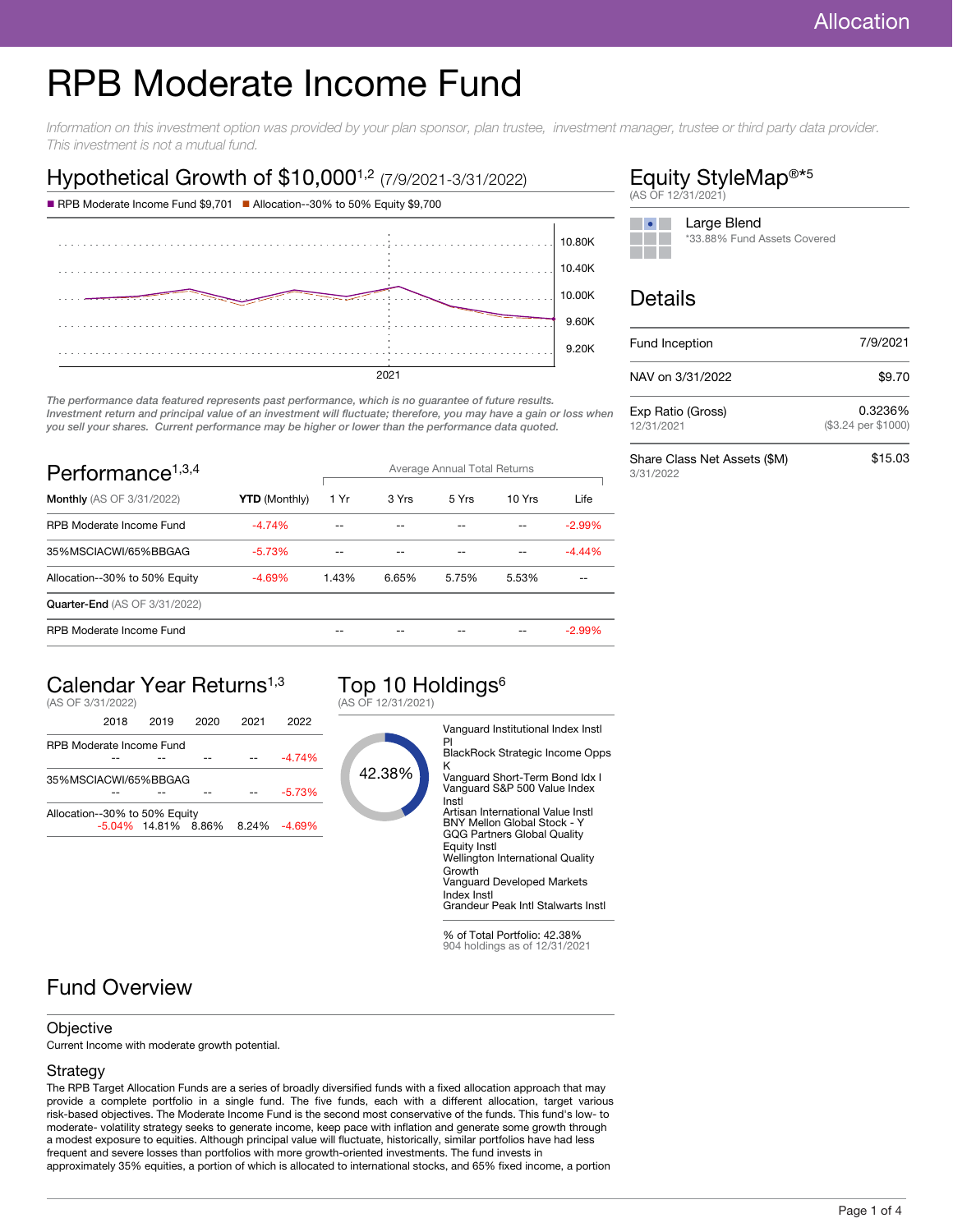### Fund Overview (continued)

#### Strategy

of which is allocated to international bonds.

#### Risk

In general the bond market is volatile, and fixed income securities carry interest rate risk. (As interest rates rise, bond prices usually fall, and vice versa. This effect is usually more pronounced for longer-term securities.) Fixed income securities also carry inflation risk and credit and default risks for both issuers and counterparties. Unlike individual bonds, most bond funds do not have a maturity date, so avoiding losses caused by price volatility by holding them until maturity is not possible. Stock markets are volatile and can decline significantly in response to adverse issuer, political, regulatory, market, economic or other developments. These risks may be magnified in foreign markets. Additional risk information for this product may be found in the prospectus or other product materials, if available.

#### Additional Disclosures

The investment option is a custom strategy fund. This description is only intended to provide a brief overview of the fund.

This investment option is not a mutual fund.

### Asset Allocation<sup>6</sup>

(AS OF 12/31/2021)



# Major Market Sectors<sup>6</sup><br>(AS OF 12/31/2021)

| Portfolio Weight                                                        | ■ Allocation--30% to<br>50% Equity                         |
|-------------------------------------------------------------------------|------------------------------------------------------------|
| Technology                                                              | 24.79%                                                     |
| <b>Financial Services</b>                                               | 14.13%<br>11111111                                         |
| Healthcare                                                              | 13.05%                                                     |
| Consumer Cyclical                                                       | 11.25%<br>noar<br> ---- <mark>-</mark> ------------------- |
| Industrials<br>aio<br>----------- <mark>-</mark> ---------------------- | 10.91%                                                     |
| <b>Communication Services</b>                                           | 9.07%                                                      |
| Consumer Defensive                                                      | 6.46%                                                      |
| Basic Materials<br>. <b>.</b>                                           | 3.32%                                                      |
| Energy                                                                  | 3.09%                                                      |
| <b>Real Estate</b>                                                      | 2.30%                                                      |

# Regional Diversification<sup>6,7</sup><br>(AS OF 12/31/2021)

| <b>United States</b> | 62.35% |
|----------------------|--------|
| Eurozone             | 7.53%  |
| Asia - Developed     | 5.85%  |
| Asia - Emerging      | 5.84%  |
| Europe - ex Euro     | 5.50%  |
| United Kingdom       | 5.03%  |
| Japan                | 3.13%  |
| Canada               | 2.02%  |
| Latin America        | 1.14%  |
| Australasia          | 0.69%  |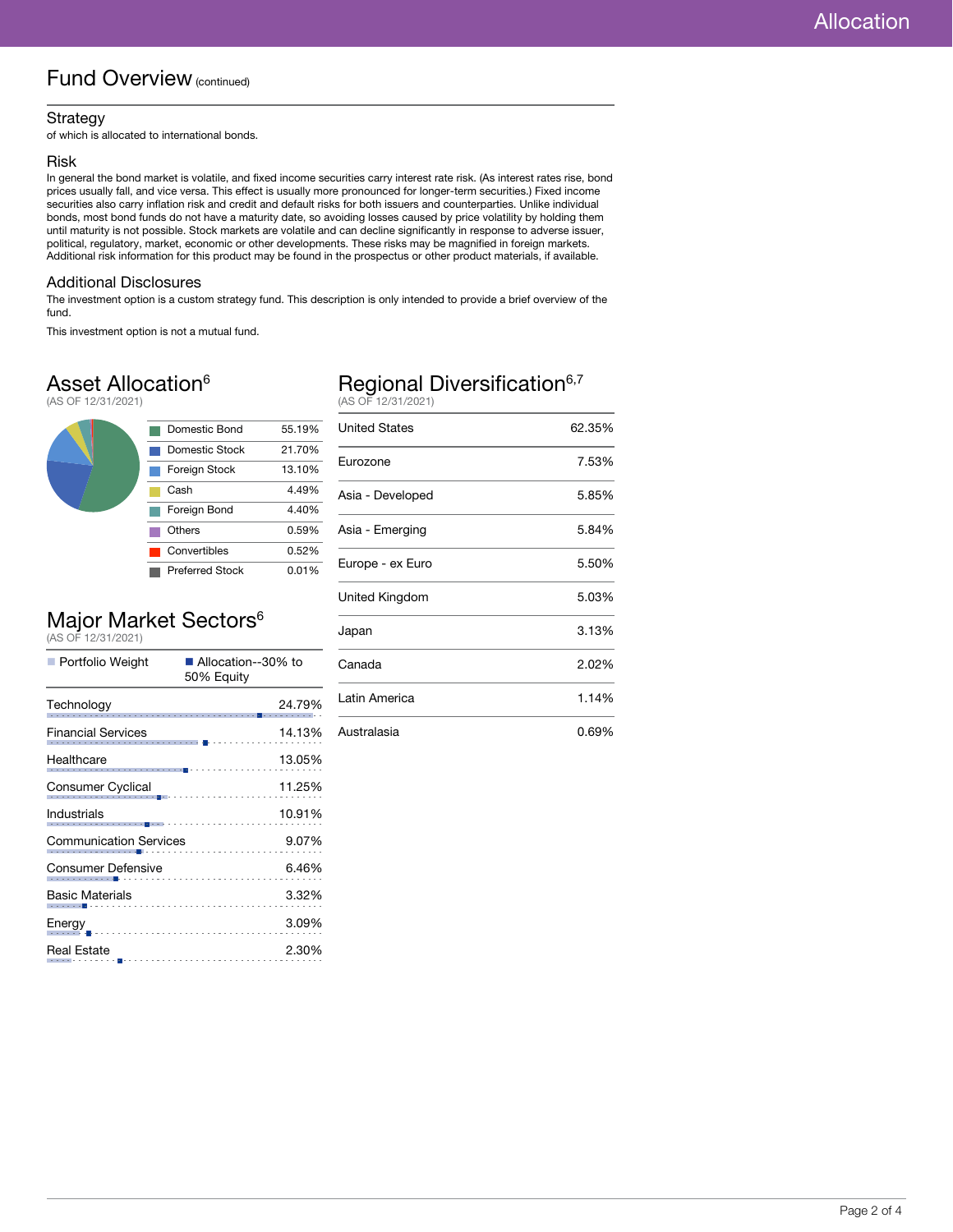### Portfolio Diversification<sup>6</sup>

| (AS OF 12/31/2021)                           |                                    |  |
|----------------------------------------------|------------------------------------|--|
| Portfolio Weight                             | ■ Allocation--30% to<br>50% Equity |  |
| Government                                   | 36.94%                             |  |
| Corporate Bond                               | 24.02%                             |  |
| Agency Mortgage-Backed                       | 15.25%                             |  |
| Cash & Equivalents                           | 6.96%                              |  |
| Asset-Backed                                 | 6.06%                              |  |
| Commercial Mortgage-Backed<br>4.71%          |                                    |  |
| Government Related                           | 1.97%                              |  |
| Non-Agency Residential Mortgage-Backed 1.37% |                                    |  |
| Municipal Taxable                            | 1.10%                              |  |
| Convertible                                  | 0.80%                              |  |
|                                              |                                    |  |

### Glossary Of Terms

35%MSCIACWI/65%BBGAG: A custom benchmark that is made up of 35% of the MSCI ACWI Investable Market Index (IMI) and 65% of the Bloomberg U.S. Aggregate Bond Index. The MSCI ACWI<br>Investable Market Index (IMI) captures large, comprehensive, covering approximately 98% of the global equity investment opportunity set. The Bloomberg U.S. Aggregate Bond Index is an unmanaged market value-weighted index for U.S. dollar denominated investment-grade fixed-rate debt issues, including government, corporate, asset-backed, and mortgage-backed securities with maturities of at least one year.

Exp Ratio (Gross): Expense ratio is a measure of what it costs to operate an investment, expressed as a percentage of its assets, as a dollar amount, or in basis points. These are costs the investor pays through a reduction in the investment's rate of return. For a mutual fund, the gross expense ratio is the total annual fund or class operating expenses directly paid by the fund from the fund's most recent prospectus (before waivers or reimbursements). This ratio also includes Acquired Fund Fees and Expenses, which are expenses indirectly incurred by a fund through its ownership of shares in other investment companies. If the investment option is not a mutual fund, the expense ratio may be calculated using methodologies that differ from those used for mutual funds.

Net Asset Value (NAV): The dollar value of one mutual fund's share, excluding any sales charges or redemption fees. The NAV is calculated by subtracting liabilities from the value of a fund's total assets and dividing it by the number of fund's shares outstanding.

Share Class Net Assets (\$M): The difference between the total assets and liabilities of a single share class of a fund.

### Important Information

© 2021 Morningstar, Inc. All rights reserved. The Morningstar information contained herein: (1) is proprietary to Morningstar and/or its content providers; (2) may not be copied or redistributed; and (3) is not warranted to be accurate, complete or timely. Neither Morningstar nor its content providers are responsible for any damages or losses arising from any use of this information. Fidelity does not review the Morningstar data and, for fund performance, you should check the fund's current prospectus or other product materials for the most up-to-date information concerning applicable loads, fees and expenses.

Your plan sponsor has directed Fidelity to make this investment product available to you through your workplace savings plan. Information on this investment product was provided by the product's investment manager, trustee, or issuer, by Morningstar Inc. or other commercial database, or by the plan sponsor. Although Fidelity believes data gathered from these third-party sources is reliable, it does not review such information and cannot warrant it to be accurate, complete or timely. Fidelity is not responsible for any damages arising from any use of this third-party information. Generally, the issuer of collective investment trusts is the underlying trust or investment vehicle which issues the units; the issuer of a stock fund is the company which issues the shares; the issuer of options such as separate accounts and strategies is the plan which makes them available; the issuer of a fixed return option is the insurance company or other company which offers the investment; the issuer of an annuity contract is the insurance company and/or the insurance company separate account.

Generally, the issuer of a mutual fund is the fund or trust which issues the shares; the issuer of collective investment trusts is the underlying trust or investment vehicle which issues the units; the issuer of a stock fund is the company which issues the shares; the issuer of options such as separate accounts and strategies is the plan which makes them available; the issuer of a fixed return option is the insurance company or other company which offers the investment; the issuer of an annuity contract is the insurance company and/or the insurance company separate account.

Generally, data on Fidelity mutual funds is provided by FMR, LLC, Morningstar ratings and data on non-Fidelity mutual funds is provided by Morningstar, Inc. and data on non-mutual fund products is provided by the product's investment manager, trustee or issuer or the plan sponsor whose plan is offering the product to participants. Although Fidelity believes the data gathered from these third-party<br>sources is reliab information.

© 1996-2021 FMR LLC. All rights reserved.

1. The Morningstar Category Average is the average return for the peer group based on the returns of each individual fund within the group, for the period shown. This average assumes reinvestment of dividends.

2. This chart illustrates the performance of a hypothetical \$10,000 investment made in this investment product (and a benchmark or category average, if shown) from the beginning date shown or on the<br>inception date of the p multiple shares classes, or are offered as a separate account, strategy or sub account, may be the inception date of the underlying fund, the earliest share class of the product, or the date composite performance for the product was first made available. The product's returns may not reflect all its expenses. Any fees not reflected would lower the returns. Benchmark returns include reinvestment of capital gains and dividends, if any, but do not reflect any fees or expenses. It is not possible to invest in an index. Past performance is no guarantee of future results. This chart is not intended to imply any future performance of the investment product.

3. Total returns are historical and may include change in share value and reinvestment of dividends and capital gains, if any. Cumulative total returns are reported as of the period indicated. Life of fund figures are reported as of the commencement date to the period indicated and are cumulative if the fund is less than one year old. Total returns do not reflect the fund's [%] sales charge. If sales charges were included, total returns would have been lower.